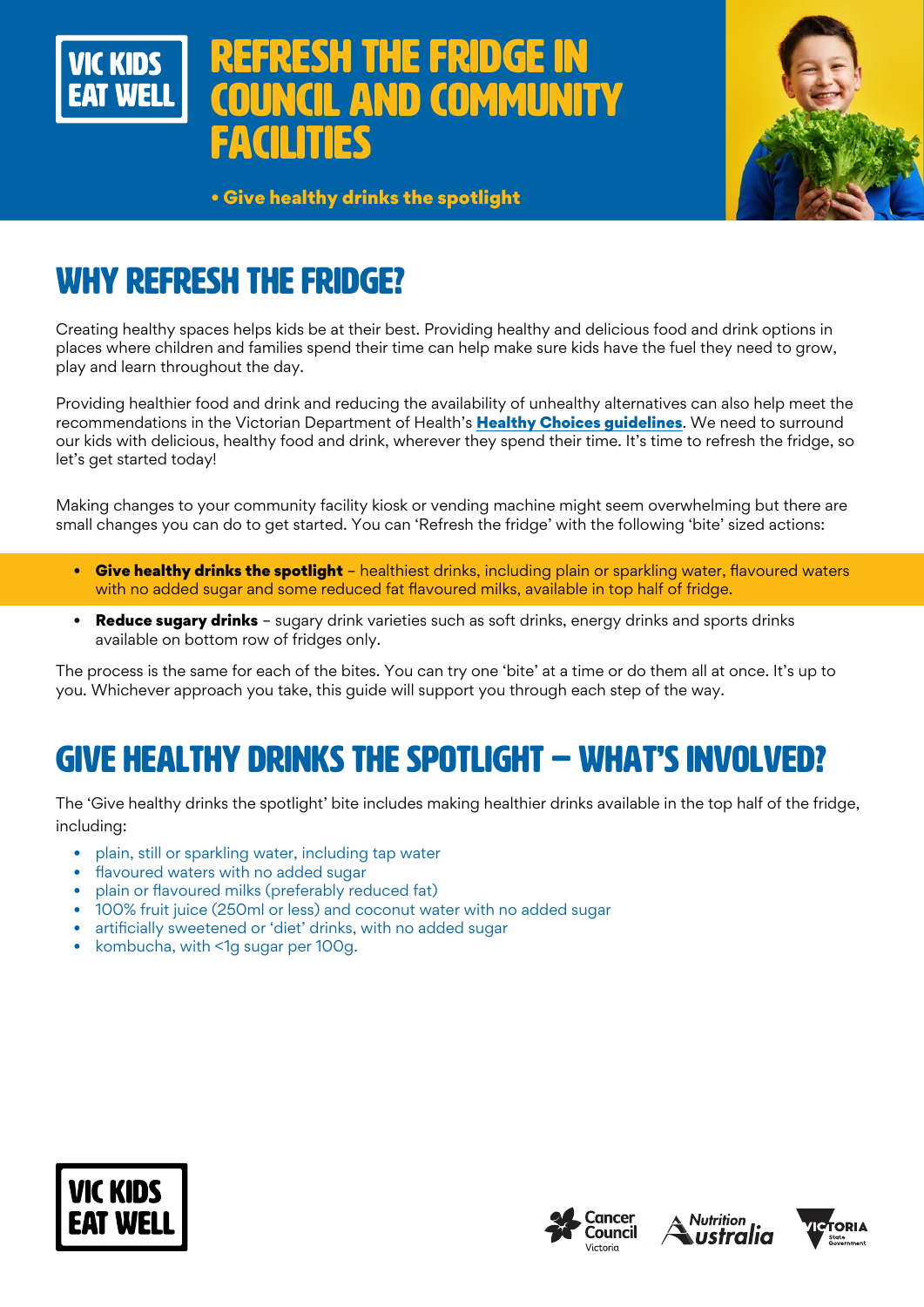To give healthy drinks the spotlight, follow our three simple steps:



Start by reviewing what healthy drinks are currently available at the facility.

This will help identify which drinks should be increased and moved to the most prominent part of the fridges or vending machines – this is generally the top half, but for those easily accessed by children you may consider placing these drinks in the lower half.

Consider all the healthy drinks available including those sold in the café or kiosk and any vending machines.









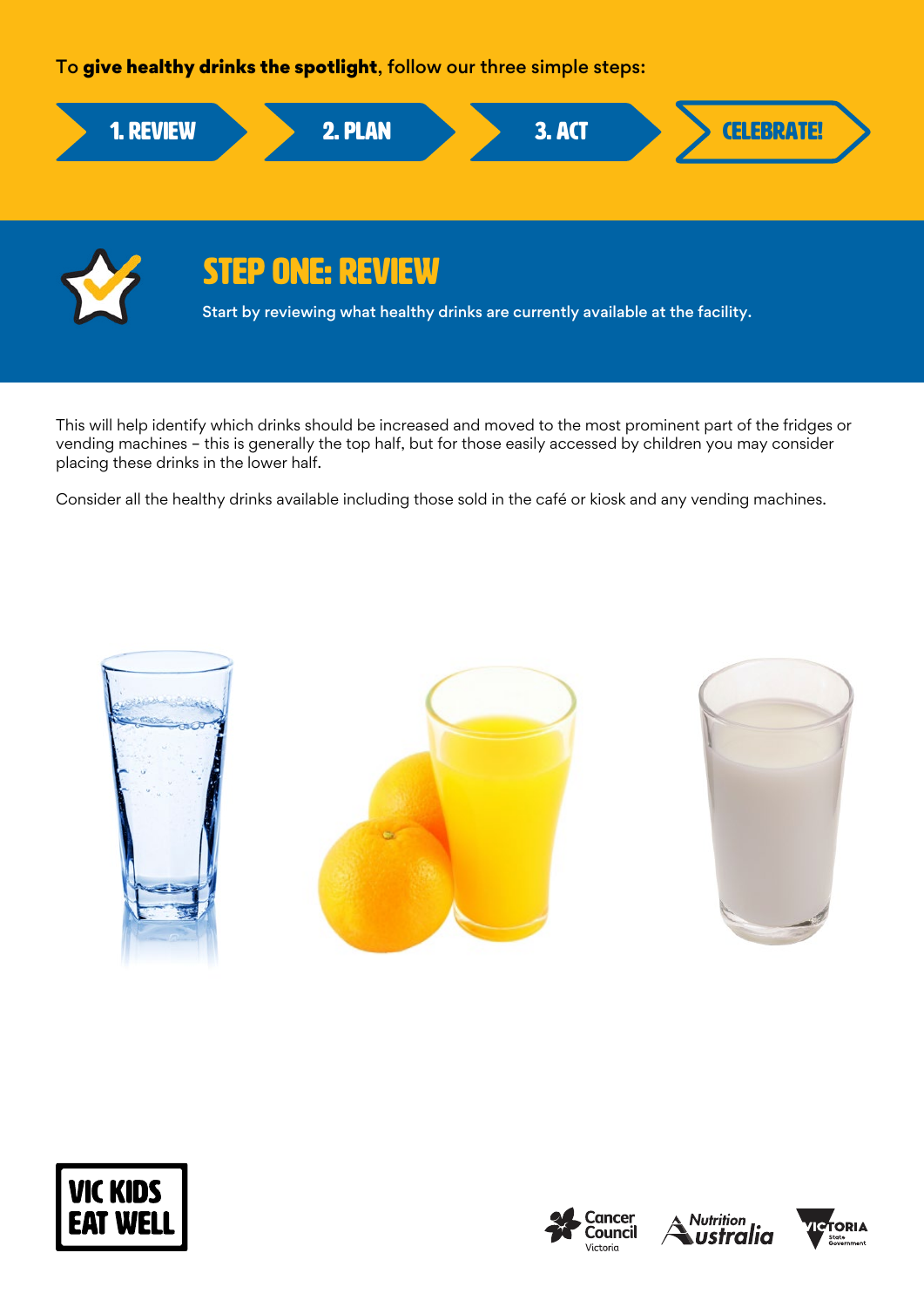

TWO: PLAN

Now you know what you have, decide how you will make your changes.

Choose from many healthier drink options that can be included in the facility's food service.

You can use the free product assessment tool, **[FoodChecker](https://foodchecker.heas.health.vic.gov.au/)**, to find healthier drinks to replace some of the sugary drinks.

Just select the 'quick product check' button, then search or assess products in the category 'drinks'. All drinks classified as GREEN or AMBER are considered healthier drink options and are suitable for supply in your facility's food service.

You also need to learn how the drinks are purchased. Find out where the facility's food service purchases its drinks from for the café or kiosk and/or vending machines. It could be:

- a major brand drink supplier
- a local distributor or wholesaler.

Once you know where the facility purchases its drinks from, contact the supplier to discuss and determine healthier drink options the facility can purchase.

### TIP!

If there is a contract or agreement in place, discuss with the supplier what flexibility there is and how healthier options could be included in the existing contract.

If the facility uses a major brand drink supplier, the good news is they are generally open to modifying the types of drinks in their fridges or vending machines to offer mainly healthier options, as well as **removing** branding associated with sugary drinks and promoting their water brands instead.

If the contract is set, you might need to wait to influence the contract when it comes time for renewal. Or consider using a different supplier that can offer the healthier drinks you want.







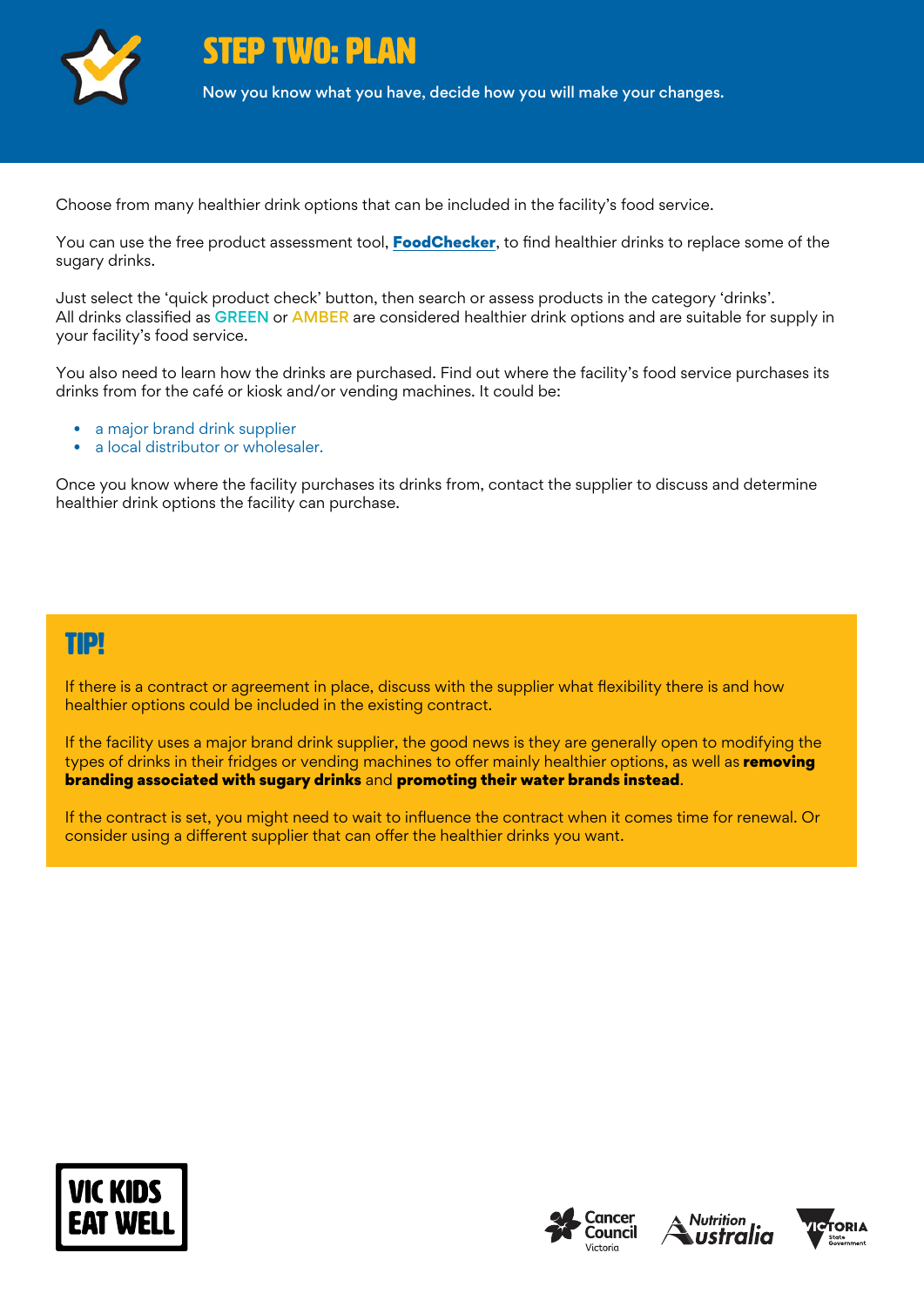

STEP THREE: ACT

Now you've done all the groundwork, it's time to put it into action.

#### Here's a great example of giving healthy drinks the spotlight.

Vic Kids' Community Centre reviewed the drinks in their kiosk fridge and found that they had mostly sugary drinks available and in the most prominent positions (sugary drinks are highlighted in red). Next, they identified healthier options they could make available (highlighted in green and amber) from their supplier. Vic Kids' Community Centre decided to remove or replace the soft drinks/sugary drinks and change the layout of the fridge as follows:



#### Before: typical drinks fridge After: healthy drinks fridge





Once you've identified new healthier drinks to stock, work with the facility staff or vending machine supplier to move the healthier drinks to the top rows.

- The healthiest drinks, such as plain or flavoured waters with no added sugar and plain or flavoured milks, should go in the top half of the fridge or vending machine (at eye level).
- Other drinks such as artificially sweetened/diet drinks, kombucha and fruit juices should go above the sugary drinks, but below the healthiest drinks mentioned.

This may not always be possible in some vending machines due to cooling and weight requirements so discuss the best options with the supplier.







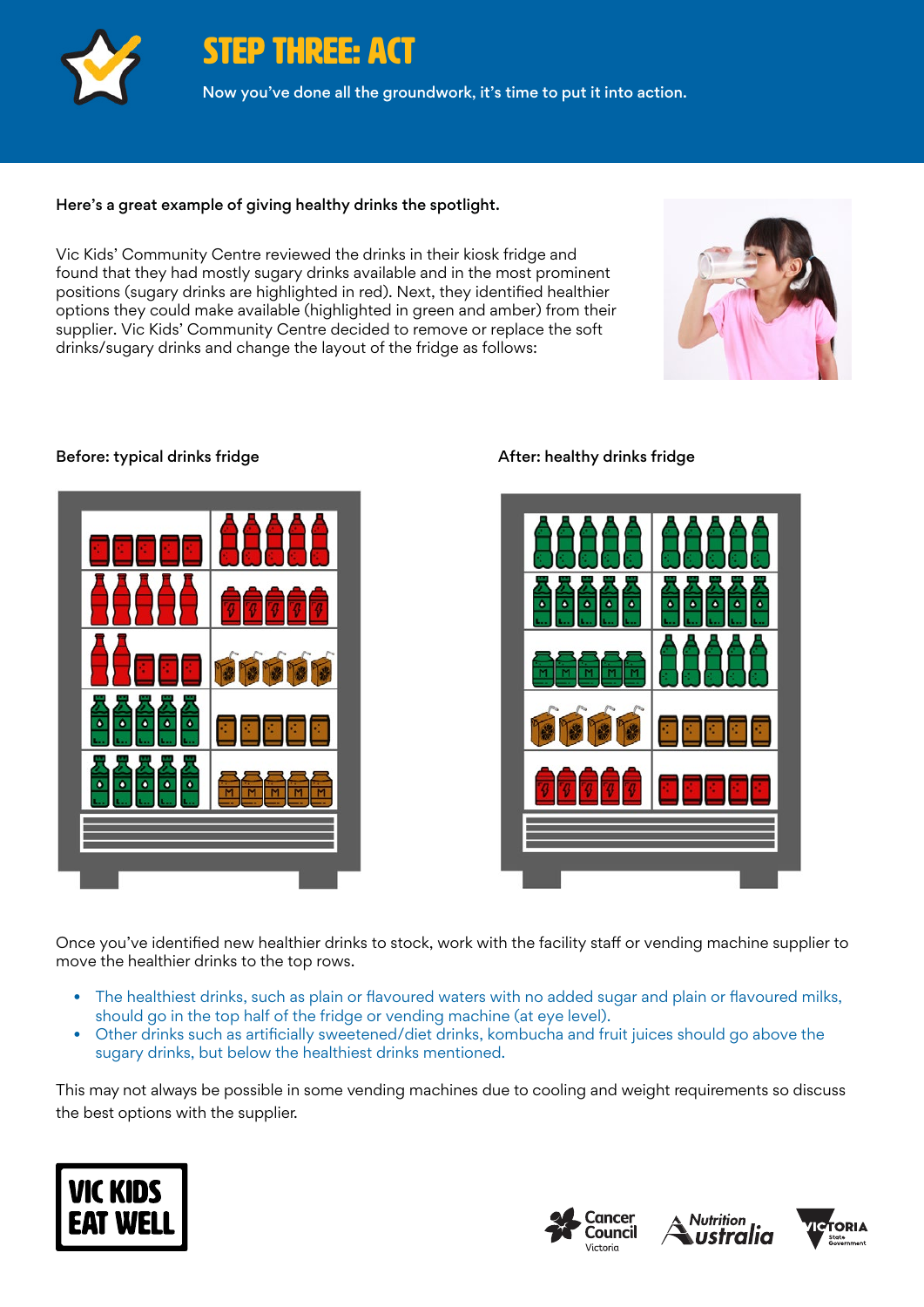You may also consider an alternative layout for those fridges or vending machines easily accessed by children – this would mean putting the healthiest drinks in the bottom half of the fridge or machine (at their eye level), and the sugary drinks in the top row.

You may need to initially remind the staff or vending supplier about these requirements each time they restock the fridge or machine. Providing them with a visual planogram (layout, see example above) of how the fridge or machine should look can be helpful.

## SUPPORTING SUCCESS

Think about the ways you can promote your new healthy options through the way they are placed, priced and promoted. You are more likely to have success by changing how drinks are priced and promoted.

- Promote the healthier drinks in meal deals together with healthier food options e.g. chicken and salad wrap and water for \$6.
- Price healthier drink options competitively so they are the cheaper choice e.g. lower the price of healthier options or increase the price of less healthy options.
- Put up posters advertising the new healthier drink options available.

Remember, this is just one of the 'bites' you can do to refresh the fridge. Check out ['Reduce sugary drinks'](https://www.vickidseatwell.health.vic.gov.au/resources) for how to offer less sugary drinks in the facility.